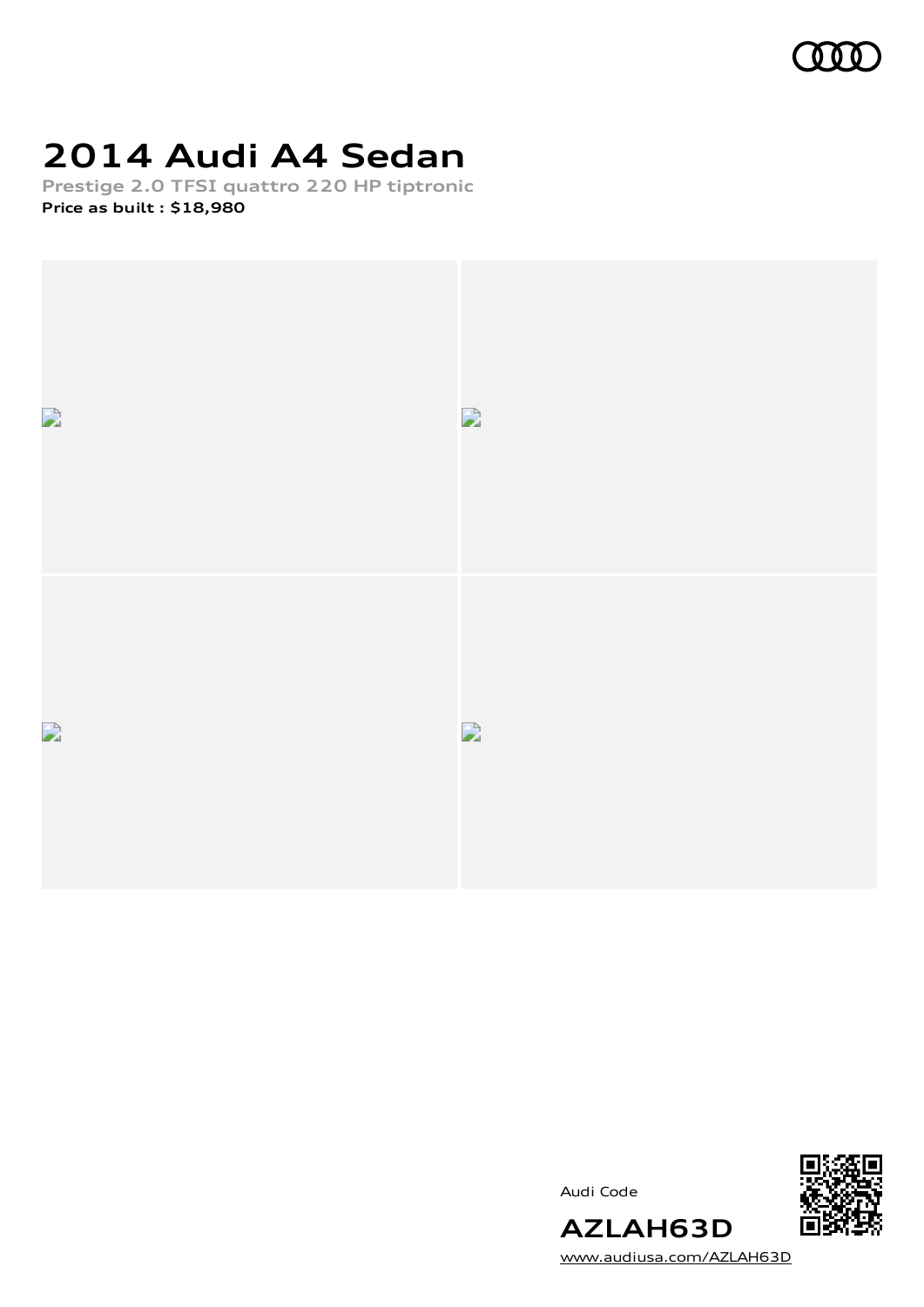### **Summary**

#### **Audi 2014 Audi A4 Sedan** Prestige 2.0 TFSI quattro 220 HP tiptronic

**Price as buil[t](#page-11-0)** \$18,980

#### **Exterior colour**

Brilliant Black

#### $\overline{\phantom{a}}$

#### **Further Information**

Type of vehicle Used car Mileage 92,338 miles No

**Warranty**

#### **Interior colour**

#### **Technical Specifications**

| Engine type                  | Four-cylinder                                 |
|------------------------------|-----------------------------------------------|
| stroke                       | Displacement/Bore and 1,984/82.5 x 92.8 cc/mm |
| Max. output                  | $({1})/{2}$ HP                                |
| Torque                       | /{1} lb-ft@rpm                                |
| Top track speed              | 130 mph mph                                   |
| Acceleration (0 - 60<br>mph) | 6.2 seconds seconds                           |

#### **Audi Code** AZLAH63D

**Your configuration on www.audiusa.com** [www.audiusa.com/AZLAH63D](https://www.audiusa.com/AZLAH63D)

**Commission number** 805614920a0e09af5ee7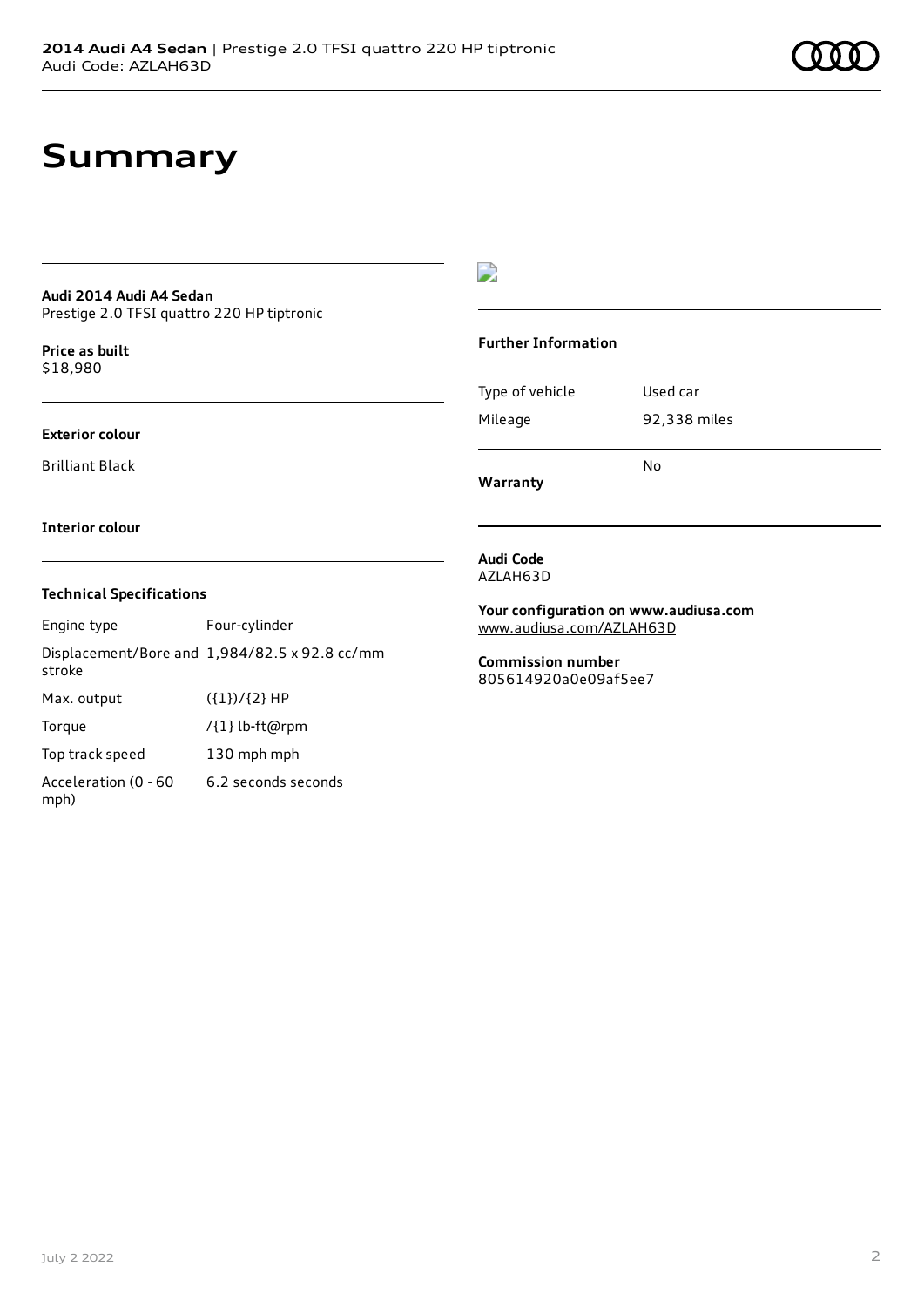# **Equipment**

Brilliant Black

Comfort key

Power-adjustable, heated exterior side mirrors with memory

Sports suspension

Bi-functional headlight with gas discharge lamp, for driving on the right (US design)

All-weather tires 245/40 R 18 93H (NAR)

LED rear lights, USA version

S line logo, exterior

High-gloss package



suspension range 214

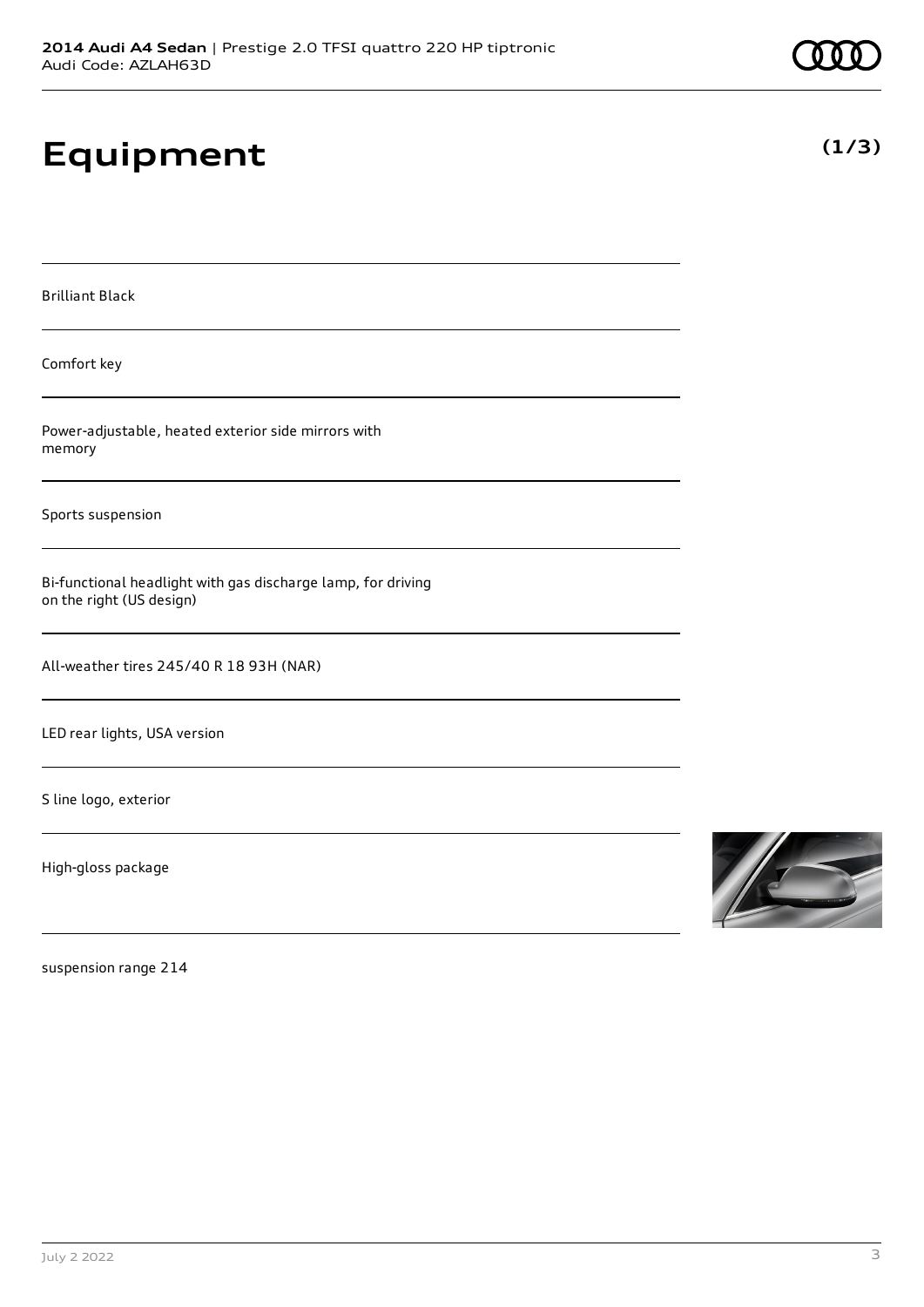**Equipment**

Door sill trims with aluminium inlays on the door sills, with S line logo

Black cloth headliner

Four-zone automatic climate control

Compass function, digital for the interior mirror

Leather-covered multifunction sports steering wheel, 3 spoke, flat-bottomed, with shift paddles

Leather-covered door armrests in the door trims

Folding rear seat back

Alcantara perforated/leather combination with embossed S line logo in the front seat backs

Heated front seats

Brushed Aluminum decorative inlays













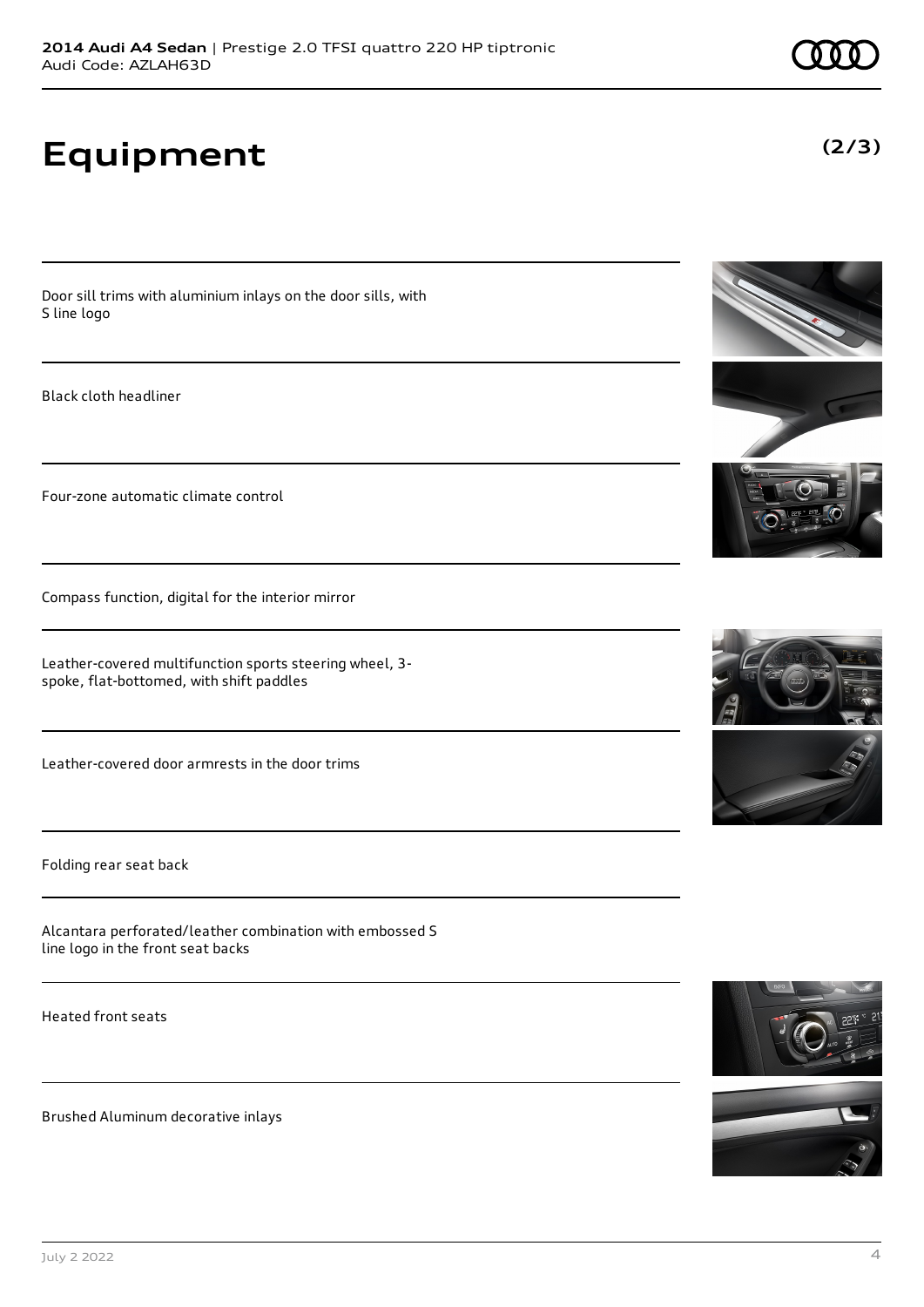# **Equipment**

DVD player

Audi drive select®

Bang & Olufsen Sound System

Driver information system with colour display

Radio "HIGH" America

Voice dialogue system

Audi side assist

Audi connect including car phone







**(3/3)**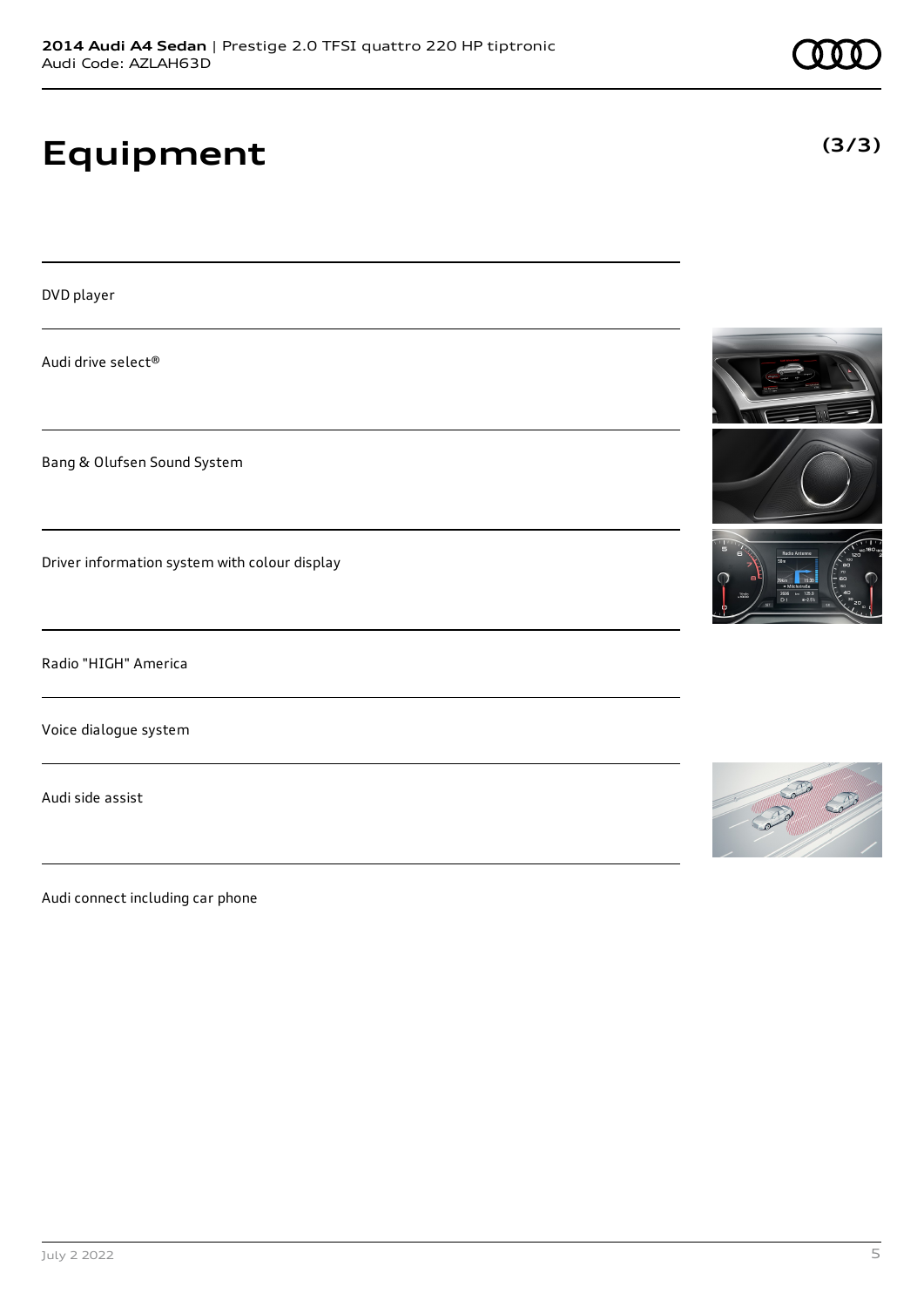## **Standard features**

#### **Safety and Security**

| 1 AT            | Electronic stabilisation control (ESC)                                            |
|-----------------|-----------------------------------------------------------------------------------|
| UH <sub>1</sub> | Electromechanical parking brake                                                   |
| 8T1             | Cruise control with coast, resume and<br>accelerate features                      |
| VC <sub>2</sub> | Garage Door Opener (HomeLink)                                                     |
| QZ7             | Electromechanical power steering                                                  |
| <b>7K6</b>      | Tire-pressure monitoring system                                                   |
| 8N6             | Light / rain sensor                                                               |
| 3B7             | ISOFIX child seat mounting and Top Tether<br>anchorage point for outer rear seats |

#### **Exterior**

| 0P <sub>0</sub> | Rear exhaust tailpipe (standard)                  |
|-----------------|---------------------------------------------------|
| 1S1             | Car jack                                          |
| 4KC             | Side and rear windows in heat-insulating<br>glass |

#### **Interior**

| WPT             | Prestige             |
|-----------------|----------------------|
| QE1             | Storage package      |
| 3FE             | Sunroof              |
| 001             | Lighting package     |
| 6E3             | Front centre armrest |
| 7F <sub>9</sub> | Shifter lever        |
| 5XF             | Sun visors, pivoting |

#### **Infotainment and Driver Assistance**

UF7 Audi music interface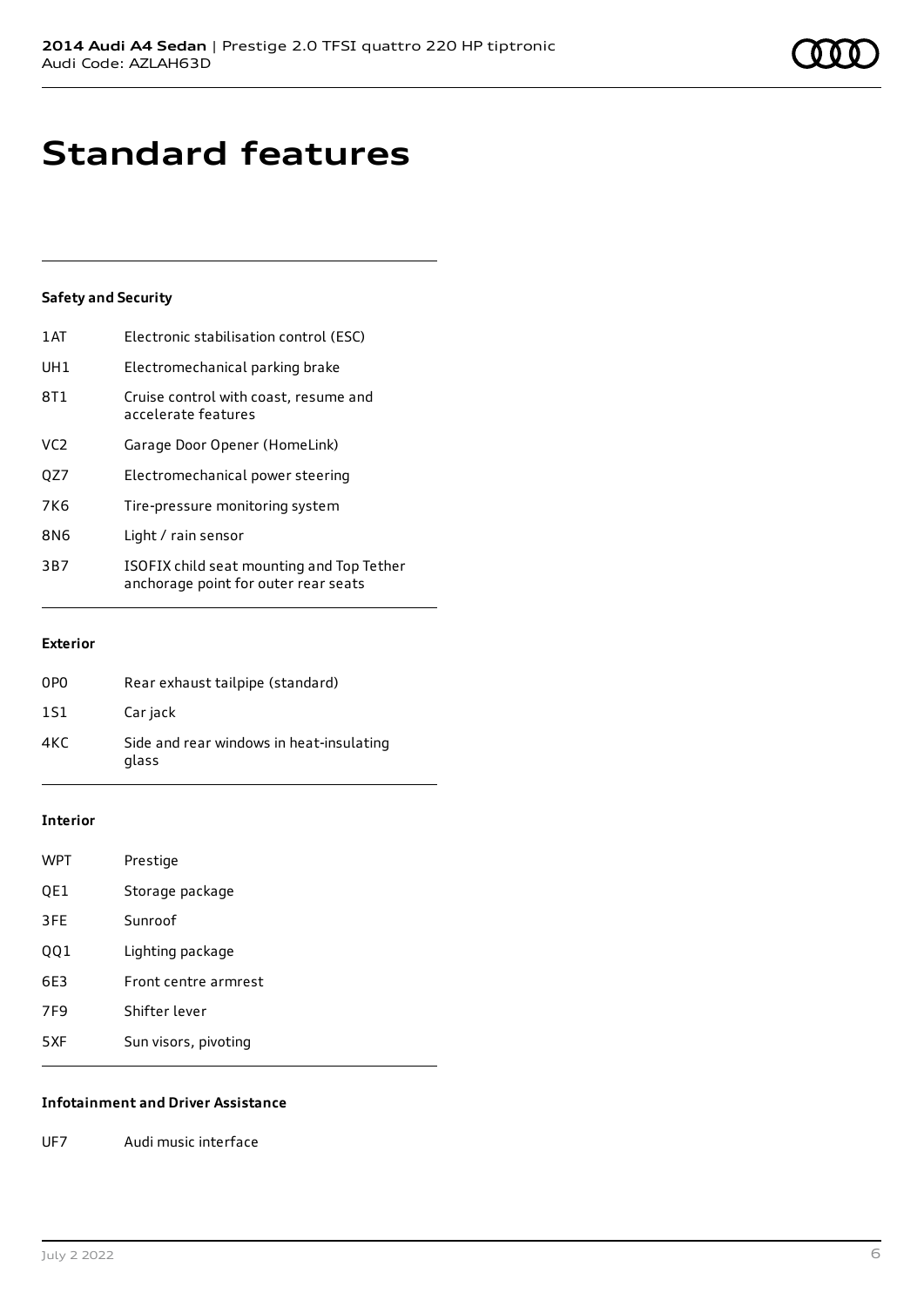### **Dealer remarks**

GREAT CONDITION !!!! SERVICE RECORD AVAILABLE. Odometer is 17912 miles below market average! 20/29 City/Highway MPG

Reviews:

\* Here's a list of why: Want a gorgeous ride with a great driving experience, impeccable luxury, cradling comfort, generous interior space, exquisite refinement, superb driving manners, quick performance, welcome efficiency, and a first-class image? Try Audi's A4 sedan line-up. Source: KBB.com

\* High-quality cabin; good fuel economy; sporty handling; excellent crash test scores; less expensive than German rivals. Source: Edmunds

\* Audi continues its streak of sleek curves, single frame grilles and athletic style with the 2014 A4, and continues to be offered in three trim levels. Its interior is leather down to the wrapped, multi-functioning steering wheel. The center console, dashboard and door feature aluminum inlays. Sunroof, driver and passenger sun visors with vanity lighted mirrors and power windows with pinch protection are all standard features. Halogen headlights with daytime running lights are also enjoyed at every level, though there is an option for xenon headlights with LED. For the tech enthusiasts, the option is available to turn your steering wheel into a Wi-Fi hotspot that highlights Audi Connect and Google Earth for navigation, news and weather. For adrenaline junkies, the A4 offers a 2.0-liter TFSI engine that presents agility and efficiency, direct injection and turbo charging while also providing fuel economy. When used as a more compact family sedan, the Audi A4 offers an array of safety features including lower anchors and tethers for children's car seats, safety belt reminders for front passengers and a thorough range of airbags that will unlock the car when deployed (driver and front passenger dual-stage with detection system, front thorax side, and head curtains). The A4 also has four-wheel antilock brake system with electric brakepressure distribution and brake assist. The safety features are rounded out by alarm and tire-pressure monitoring systems on this fine 2014 update. Source: The Manufacturer Summary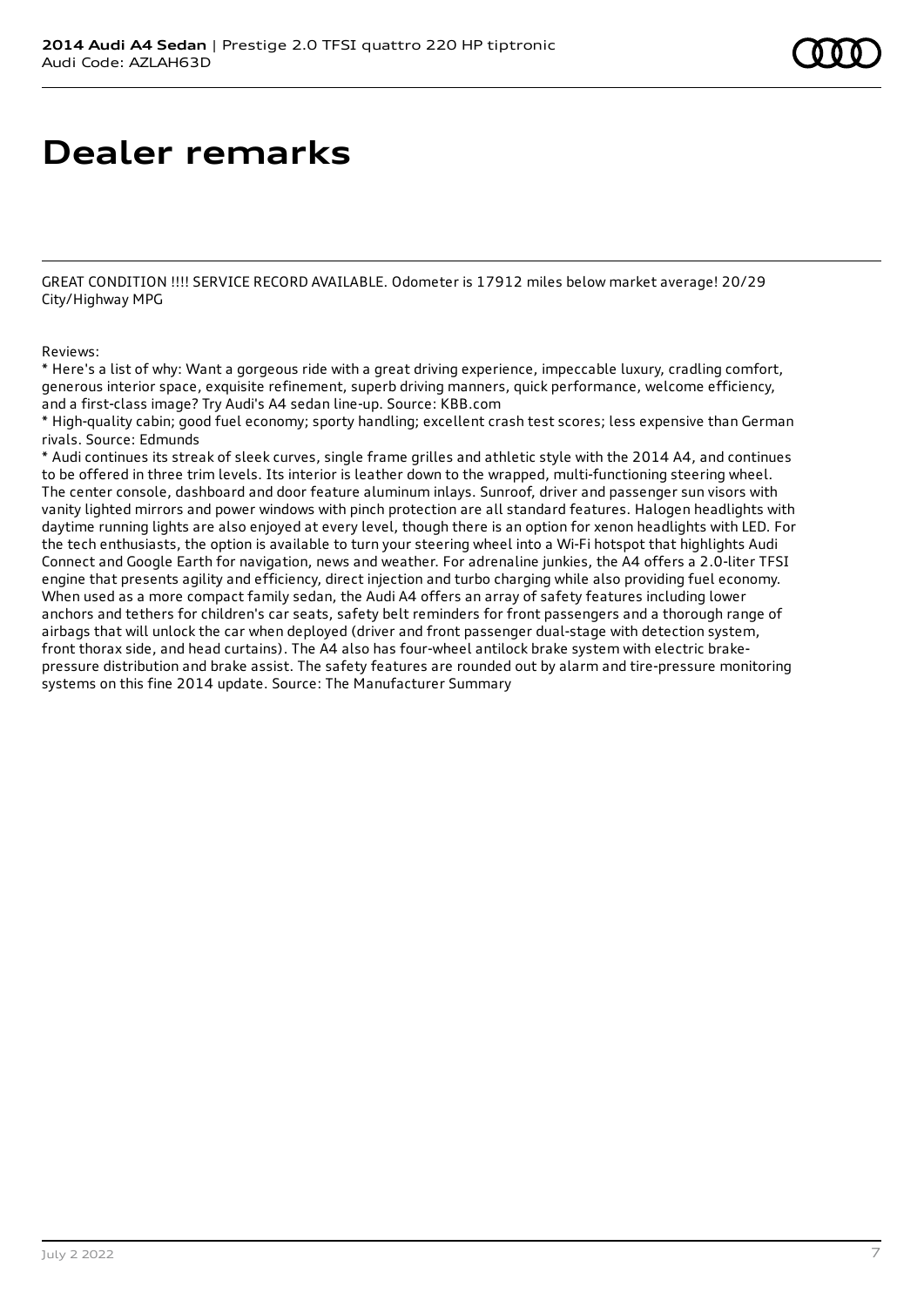### **Technical Specifications**

#### **Engineering | Performance**

| Engine type                                 | Four-cylinder                                 |
|---------------------------------------------|-----------------------------------------------|
| Acceleration (0 - 60<br>mph)                | 6.2 seconds seconds                           |
| Max. output                                 | $({1})/{2}$ HP                                |
| Engine block                                | Cast iron                                     |
| Induction/fuel injection Turbocharged/TFSI® |                                               |
| Cylinder head                               | Aluminum alloy                                |
| Max. output ps/hp                           | 220 @ 4,450-6,000 @ rpm                       |
| stroke                                      | Displacement/Bore and 1,984/82.5 x 92.8 cc/mm |
| Top track speed                             | 130 mph mph                                   |
| Torque                                      | /{1} lb-ft@rpm                                |
| Valvetrain                                  | 16-valve DOHC with valvelift<br>system        |

#### **Electrical system**

| Alternator | 14 Volts - 150 amp |
|------------|--------------------|
| Battery    | 12 Volts - 80 amp  |

**(1/2)**

#### **Transmission | Drivetrain**

| Gear ratios: 8th         | 0.667 |
|--------------------------|-------|
| Gear ratios: 6th         | 1.000 |
| Gear ratios: Final Drive | 2.848 |
| Gear ratios: 7th         | 0.839 |
| Gear ratios: 4th         | 1.667 |
| Gear ratios: 5th         | 1.285 |
| Gear ratios: 2nd         | 3.143 |
| Gear ratios: 3rd         | 2.106 |
| Gear ratios: Reverse     | 3.317 |
| Gear ratios: 1st         | 4 714 |

#### **Steering**

| Steering type                              | Electromechanical power steering<br>system |
|--------------------------------------------|--------------------------------------------|
| Turning diameter, curb- 37.7 ft<br>to-curb |                                            |
| Steering ratio                             | 15.9:1                                     |
|                                            |                                            |

#### **Suspension**

| Front axle | Five-link front suspension       |
|------------|----------------------------------|
| Rear axle  | Trapezoidal-link rear suspension |

#### **Brakes**

| Front brakes | 12.6 (ventilated disc) in |
|--------------|---------------------------|
| Rear brakes  | 11.8 (solid disc) in      |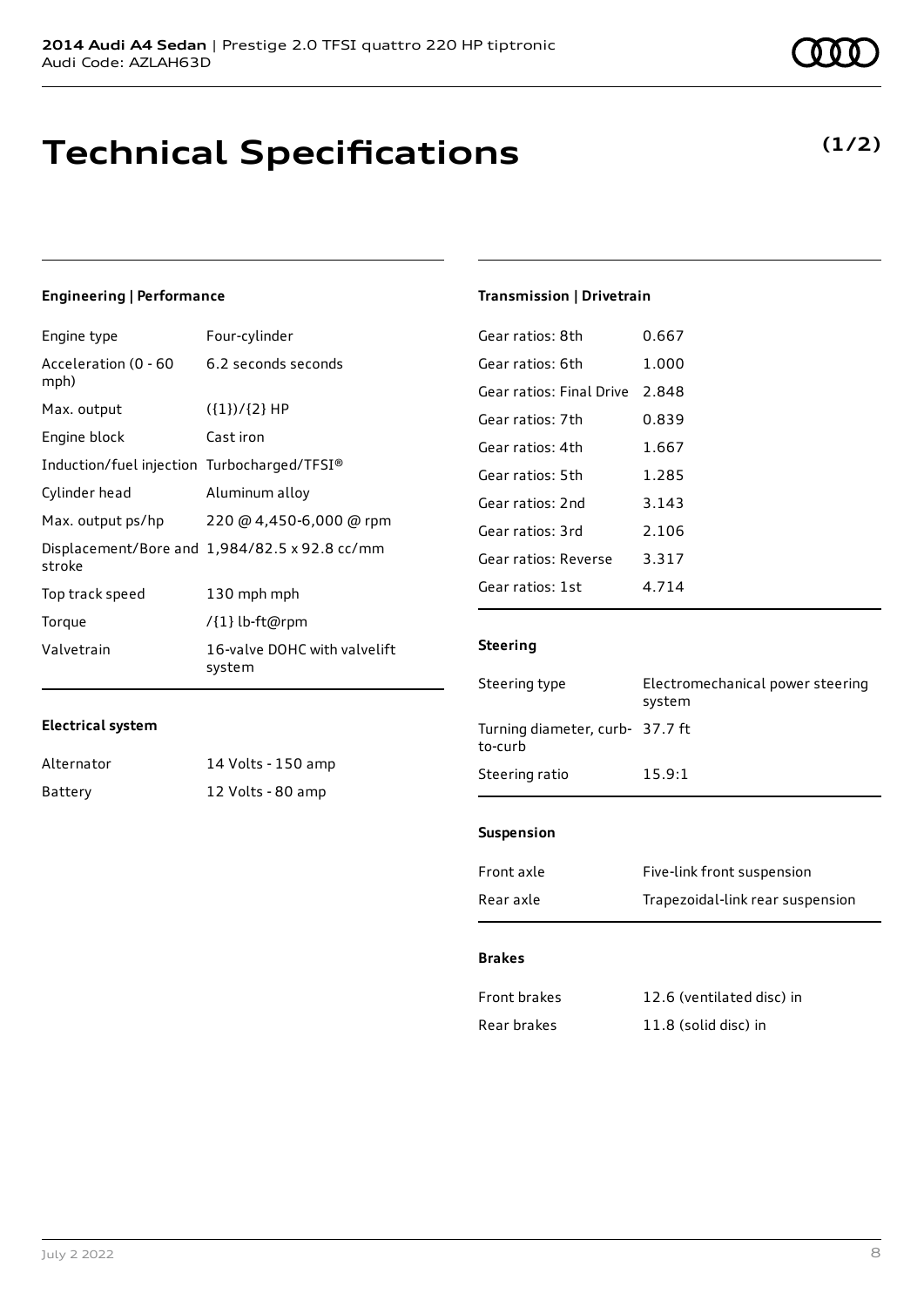# **Technical Specifications**

### **Body**

| Material                      | Fully galvanized steel unibody<br>aluminum hood and multistep anti-<br>corrosion protection |
|-------------------------------|---------------------------------------------------------------------------------------------|
| <b>Warranty   Maintenance</b> |                                                                                             |
| Warranty                      | 4-Year/50,000 mile Audi New                                                                 |

|             | Vehicle Limited Warranty                                                                 |
|-------------|------------------------------------------------------------------------------------------|
| Maintenance | 12-Month/5.000 mile (whichever<br>occurs first) NO CHARGE first<br>scheduled maintenance |

#### **Exterior Measurements**

| Height                           | 56.2 in  |
|----------------------------------|----------|
| Overall width without<br>mirrors | 71.9 in  |
| Length                           | 185.1 in |
| Wheelbase                        | 110.6 in |
| Drag coefficient                 | .31 Cw   |
| Overall width with<br>mirrors    | 80.3 in  |
| Track rear                       | 61.1 in  |
| <b>Track front</b>               | 61.6 in  |
| Curb weight                      | 3,693 lb |

#### **Interior measurements**

| Seating capacity                          | 5                      |
|-------------------------------------------|------------------------|
| Shoulder room, rear                       | 54.3 in                |
| Head room with front<br>sunroof           | 38.0 in                |
| Leg room, rear                            | 35.2 in                |
| Shoulder room, front                      | 55.5 in                |
| Head room with rear<br>sunroof            | 37.5 in                |
| Head room, rear                           | 37.5 in                |
| Leg room, front                           | 41.3 in                |
| Head room, front                          | 36.9 in                |
| Cargo volume, rear<br>seatbacks up/folded | 12.4/34.0 cu ft, cu ft |

#### **(2/2)**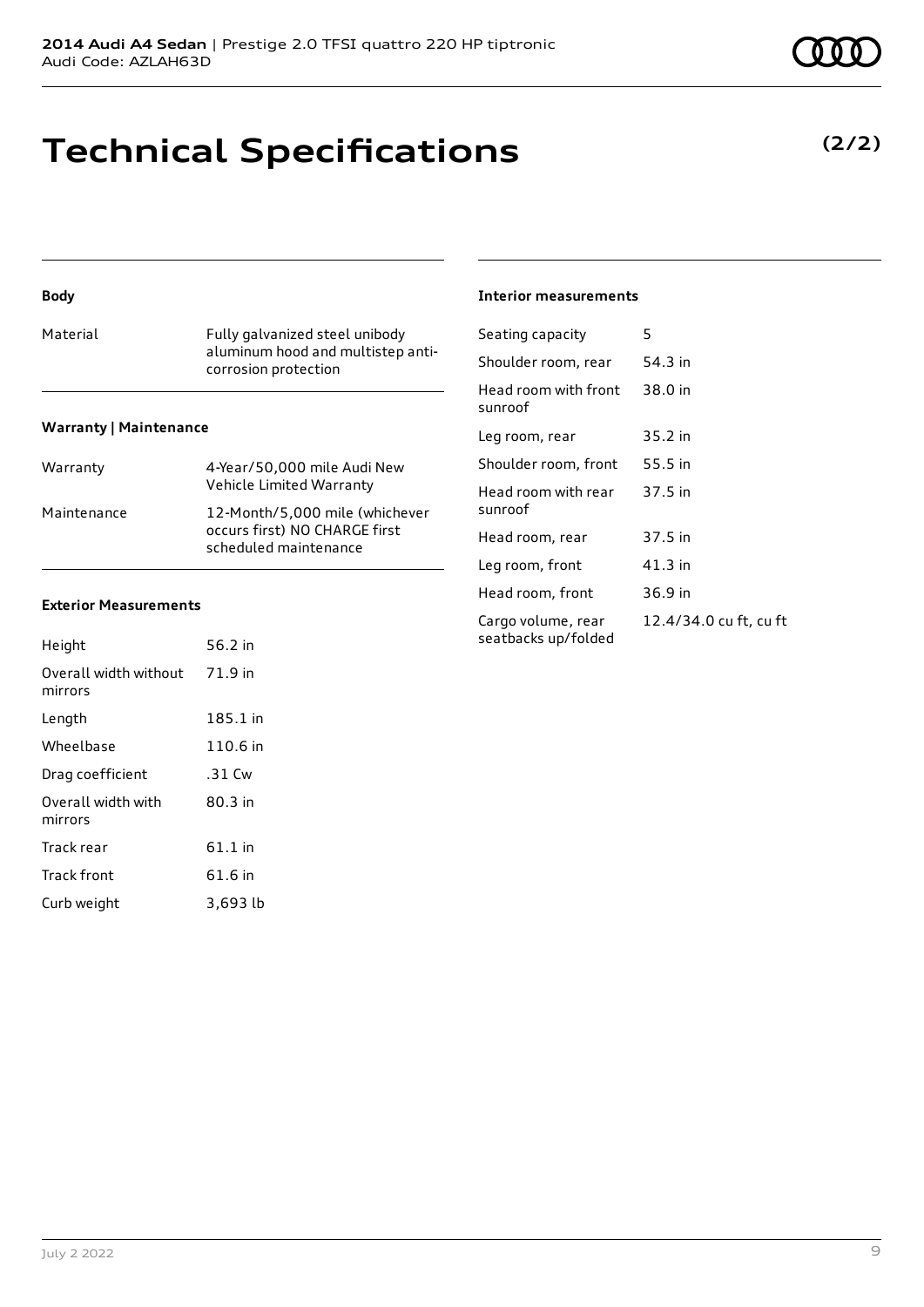

### **Consumption- and emission**

**Consumption by NEDC**

combined 24 mpg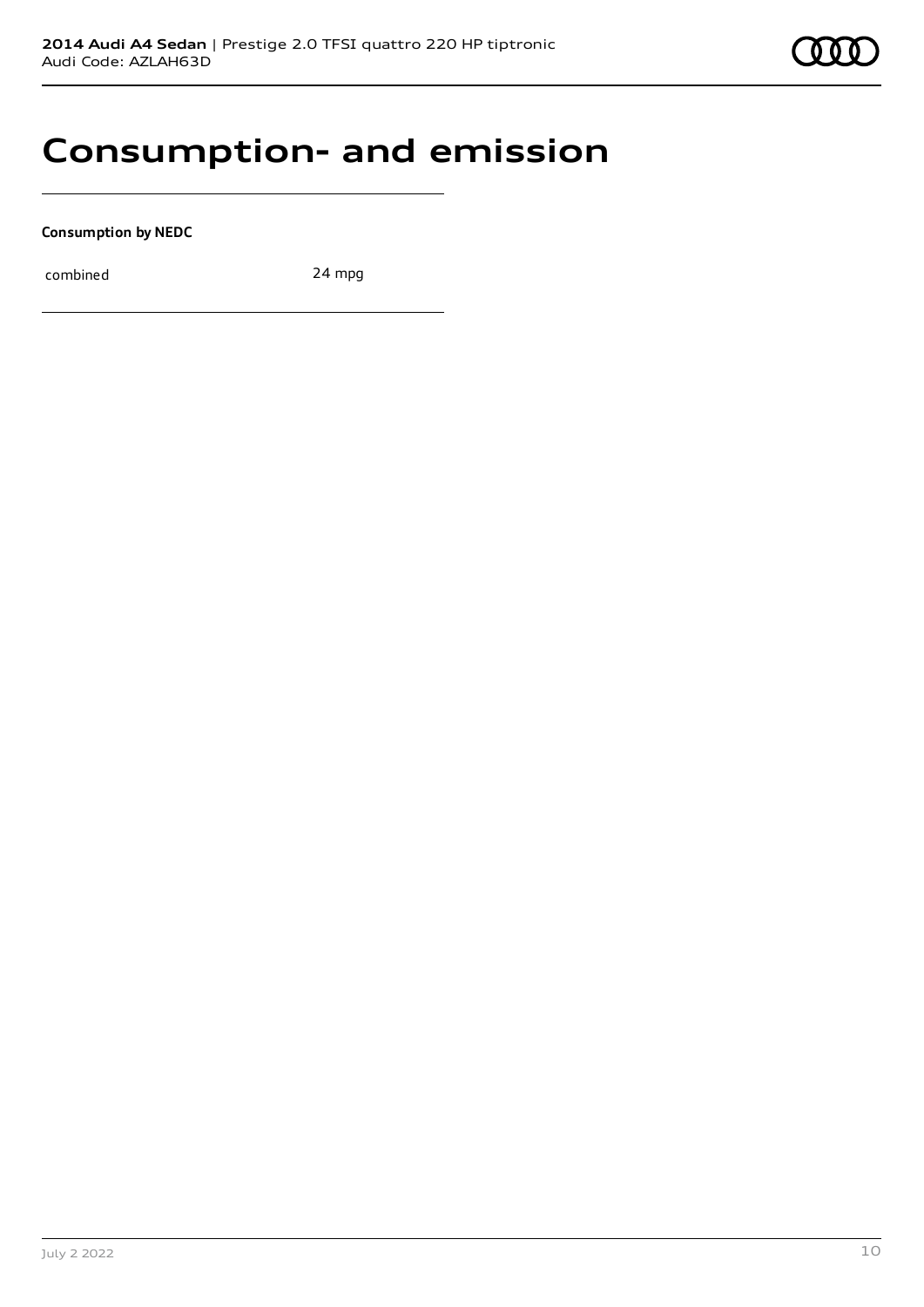

### **Contact**

Dealer **Audi Annapolis**

1833 West Street 21401 Annapolis MD

Phone: +14434823250 FAX: 4434823238

www: [https://www.audiannapolis.com](https://www.audiannapolis.com/)